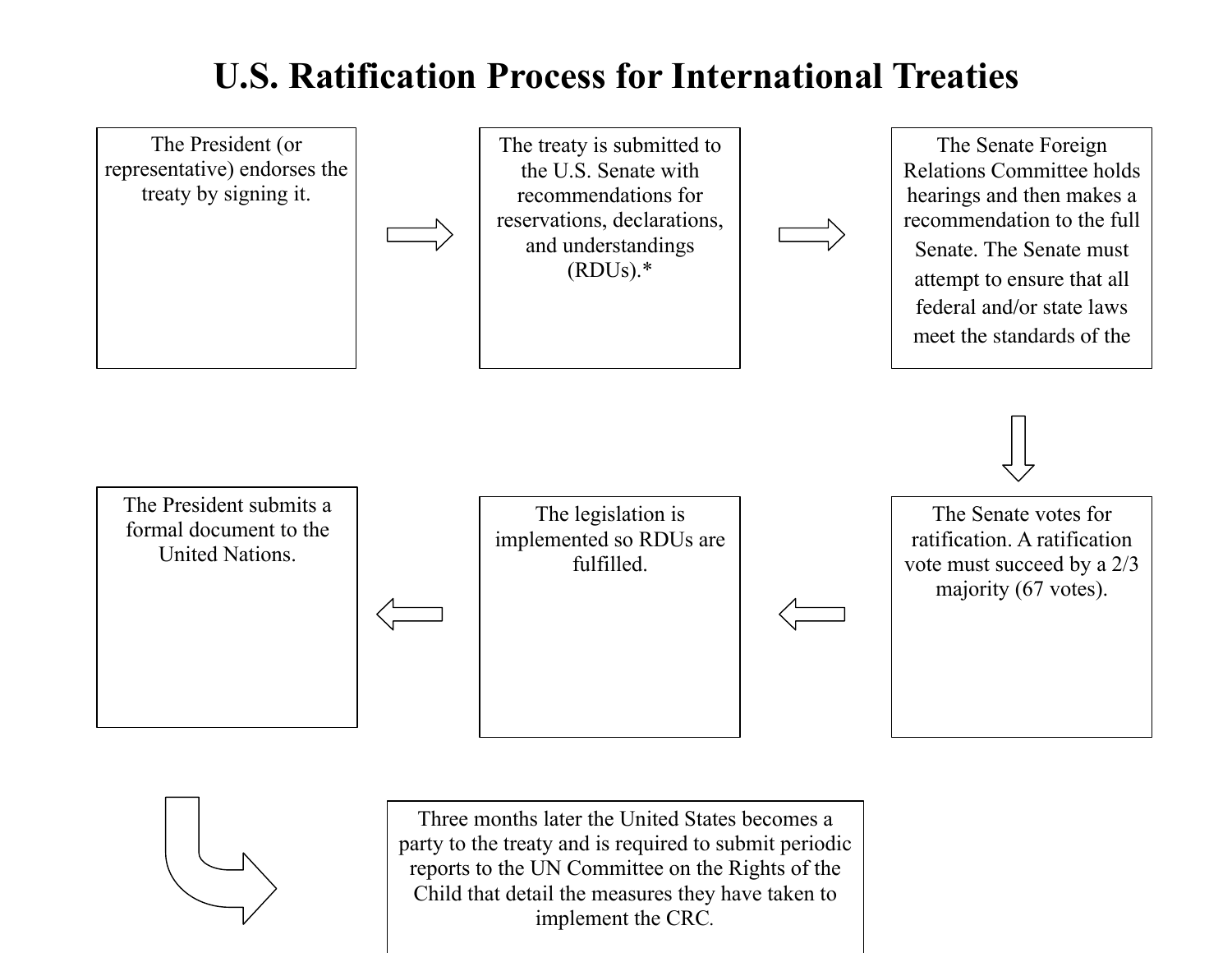\***RDUs** are unilateral statements made upon signature, ratification, acceptance, approval of or accession to a treaty. Reservations are limitations on the commitment undertaken. Declarations and Understandings are made to convey a country's understanding of a matter contained in or the interpretation of a particular provision in a treaty. They do not purport to exclude or modify the legal effects of the treaty.

**Examples**: Here are some of the U.S. declarations and understandings for the Optional Protocol to the Convention on the Rights of the Child on the involvement of children in armed conflict:

**Declaration**: The Government of the United States of America declares, pursuant to Article 3 (2) of the Optional Protocol to the Convention on the Rights of the Child on the Involvement of Children in Armed Conflict that -

(A) the minimum age at which the United States permits voluntary recruitment into the Armed Forces of the United States is 17 years of age;

(B) The United States has established safeguards to ensure that such recruitment is not forced or coerced, including a requirement in section 505 (a) of title 10, United States Code, that no person under 18 years of age may be originally enlisted in the Armed Forces of the United States without the written consent of the person's parent or guardian, if the parent or guardian is entitled to the person's custody and control;

(C) each person recruited into the Armed Forces of the United States receives a comprehensive briefing and must sign an enlistment contract that, taken together, specify the duties involved in military service; and

(D) all persons recruited into the Armed Forces of the United States must provide reliable proof of age before their entry into military service.

**Understanding**: The United States understands that, with respect to Article 1 of the Protocol -

(A) the term "feasible measures" means those measures that are practical or practically possible, taking into account all the circumstances ruling at the time, including humanitarian and military considerations;

(B) the phrase "direct part in hostilities"-

(i) means immediate and actual action on the battlefield likely to cause harm to the enemy because there is a direct causal relationship between the activity engaged in and the harm done to the enemy; and